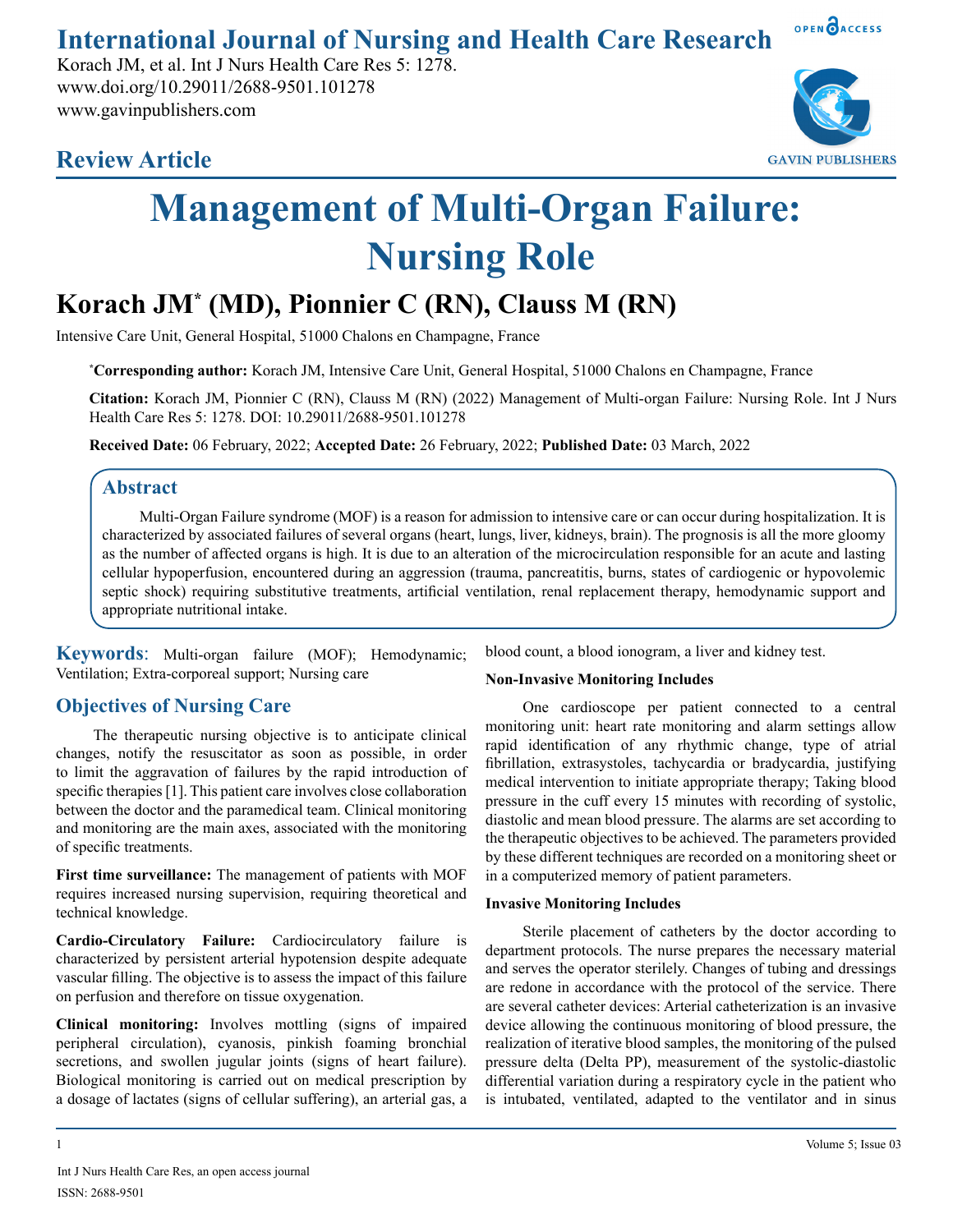**Citation:** Korach JM, Pionnier C (RN), Clauss M (RN) (2022) Management of Multi-organ Failure: Nursing Role. Int J Nurs Health Care Res 5: 1278. DOI: 10.29011/2688-9501.101278

rhythm. It informs us about the need for a filling  $(13\% = \text{signs})$ of hypovolaemia). The catheter is placed in the radial or femoral artery. This vascular access must be clearly identified in order to avoid an intra-arterial injection, placement of a Central Venous line (CVA) consists of preferably placing a multilumen catheter in the subclavian, internal jugular, femoral or axillary veins. Each channel has a dedicated function (exclusive administration of vasoactive drugs by auto-pulsed syringe, sedation and curarization if necessary, hydration solutions, vascular filling, parenteral nutrition, possibly central venous pressure measurement system. A peripheral channel can be kept for a possible transfusion of blood products or derivatives.

The Central Venous  $O_2$  Saturation Catheter (SCVO<sub>2</sub>) is a central venous acces equipped with an infrared probe, connected to a specific monitor, allowing the continuous calculation of the oxygen saturation coefficient of the venous blood, giving a reflection of the oxygen consumption, itself a reflection of the optimization of the cardiac flow. The  $SCVO<sub>2</sub>$  represents the fraction of oxygen remaining bound to hemoglobin, after the cellular extraction of oxygen, measured.

Every hour, the nurse notes on the monitoring sheet the number indicated on the monitor and notifies the doctor if the value differs from the fixed objective, catheterization of the right cavities by Swan Ganz probe [2-5] consists of introducing the catheter most often through the internal jugular vein. It makes it possible to specify the mechanism of the hemodynamic failure, the monitoring and the adjustment of the therapies instituted by the analysis of the measured parameters (pressure of the pulmonary artery which reflects the right heart activity), the pressure of the right auricle which gives an indication of the venous return, pulmonary arterial pressure of occlusion (which reflects the filling pressure of the left ventricle), cardiac output allowing the calculation of the systemic vascular resistances, reflection of the resistance of the vessels to cardiac emptying, the Cardiac Index (CI). The nurse must ensure the correct positioning of the Swan Ganz (landmark), note Pulmonary Artery Pressure (PAP) and right ear pressure (RAP), cardiac output (CF) values and give the alert in case of modification.

#### **There are other less invasive techniques which limit the risk of nosocornial infections**

- Trans-thoracic ultrasound, which studies the kinetics of the heart, provides information on a possible cause of shock (cardiopathy, valvulopathy) and assesses blood volume;
- Esophageal Doppler, which uses a Doppler probe placed in front of the descending thoracic aorta to calculate cardiac output and systemic vascular resistance by indirect measurement. It is a less reliable technique but easy to perform by a cardiologist.

• The association Scv02, bloody blood pressure (pulse pressure PP), systolic blood pressure(SBP), mean blood pressure (MAP ), diastolic blood pressure DAP).

#### **Respiratory Failure**

MOF is associated with respiratory distress requiring use of intubation and mechanical ventilation. The goal is to improve oxygenation, in order to ensure satisfactory haematosis, to reduce the work of breathing, metabolic needs and to protect the respiratory tract from the risk of inhalation. Clinical monitoring is based on skin color, peripheral oxygen saturation (saturometer), capnography, respiratory rate, adaptation of the patient to the artificial respirator, symmetry of the chest expansion (reflecting the correct positioning of the endotracheal tube and effective ventilation), heart rate and blood pressure. Mechanical monitoring of the ventilated intubated patient concerns the verification of ventilation parameters, the positioning of the intubation tube, noting the fixing mark. Performing a chest x-ray, usually daily, makes it possible to check the correct positioning of the endotracheal tube three centimeters above the carina. A downward slide may cause selective ventilation and then atelectasis of the unventilated lung. The inflation pressure of the sealing bag will be checked three times a day and in the event of audible leaks, by connection to a pressure manometer to maintain effective ventilation.

Ventilator monitoring includes checking the setting of exhaled volume alarms, insufflation pressures to avoid barotrauma, circuit tightness, antibacterial filter, tube permeability (quantity and appearance of secretions by sterile endotracheal suction with instillation of isotonic saline, if necessary). An obstruction of the probe is manifested by an increase in insufflation pressures most often accompanied by a lack of adaptation of the patient to the respirator, even in the sedated patient. This monitoring will be all the more important if the patient is paralyzed.

Biological monitoring consists of carrying out gasometry and lactate assays on medical prescription. It is necessary to monitor the appearance of complications, such as variations in ventilatory parameters or sudden and lasting desaturation. Acute Respiratory Distress Syndrome (ARDS) may be associated with MOF, which may justify the use of nitric oxide, ventral decubitus ventilation and more recently the use of a Membrane Oxygenator (ECMO), techniques that increase the workload. nurse and justifying a high number of caregivers per patient. Bacteriological monitoring consists of bronchial samples (aspiration, protected bacteriological catheter), carried out by the nurse (search for multi-resistant bacteria).

#### **Kidney Failure**

Renal failure is defined by a diuresis less than 0.5 mL/kg/h. The nurse should place a catheter in remains according to the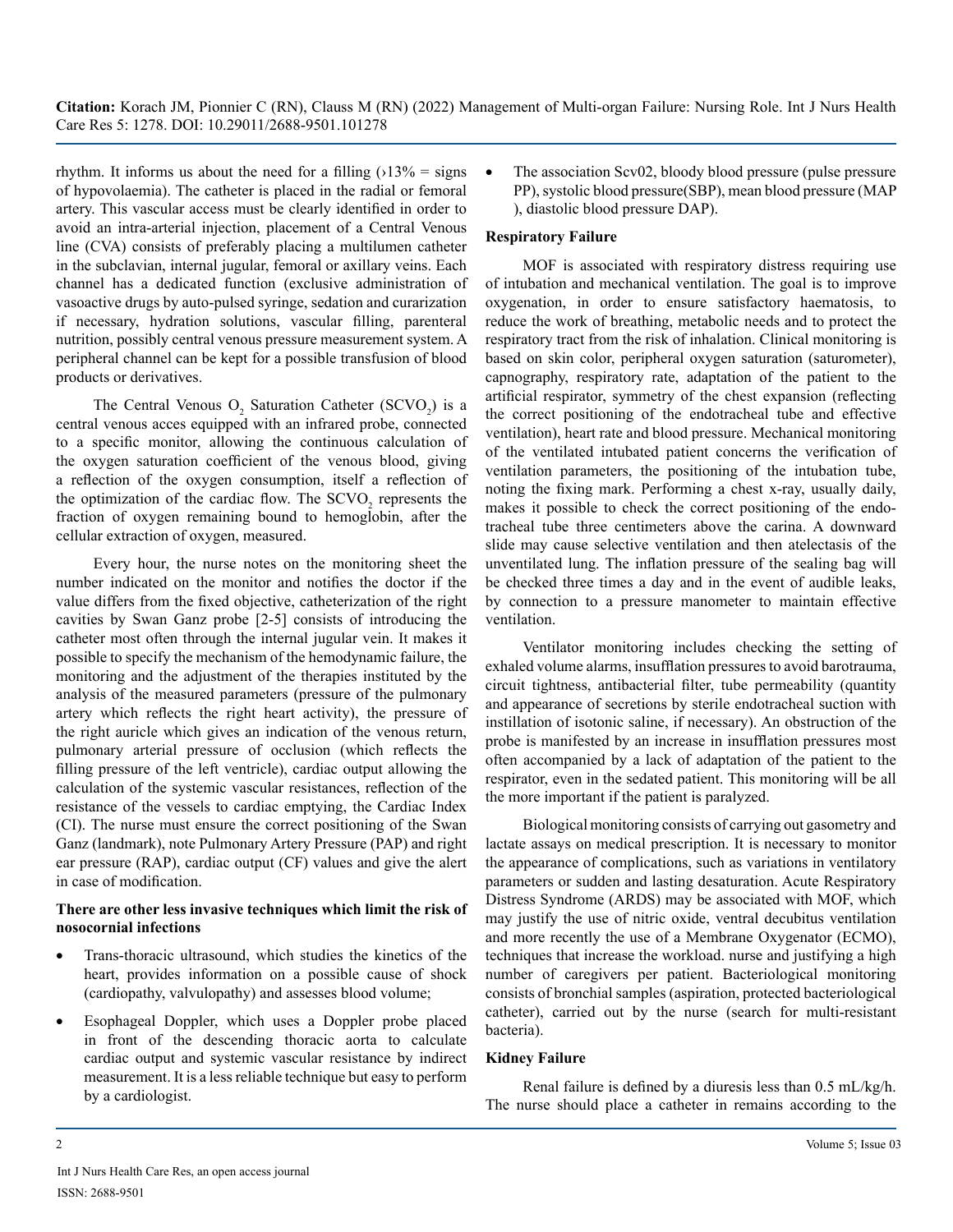**Citation:** Korach JM, Pionnier C (RN), Clauss M (RN) (2022) Management of Multi-organ Failure: Nursing Role. Int J Nurs Health Care Res 5: 1278. DOI: 10.29011/2688-9501.101278

protocol of the service, monitor its permeability, hourly diuresis (a decrease is the first sign of peripheral hypoperfusion) and the appearance of urine, make the daily assessment of the entries/exits, carry out a daily weighing, monitor the appearance of oedemas, administer diuretics on prescription. Biological monitoring of the urinary ionogram, blood urea and serum creatinine is daily. Renal hypoperfusion leads to acute renal failure with water and sodium retention, ionic (hyperkalaemia) and metabolic disorders. After hernodynamic optimization, the non-resumption of diuresis requires the use of extrarenal purification after placement of a dual current catheter in a central vein, internal jugular, axillary, femoral or subclavian. The nurse prepares the dialysis generator, applies the medical prescriptions relating to flow rates, anticoagulation and the composition of the baths, connects the patient to the dialysis catheter, manages the alarms, monitors the catheter (kinking, bleeding, signs sites of infection, thrombosis), performs the prescribed biological examinations (blood formula, ionogram, coagulation, gasometry), monitors capillary glycaemia (risks of hypoglycaemia) and temperature (risks of hypothermia due to the extracorporeal circulation), as well as that the hemodynamic impact of dialysis, which is not beers always tolerated (Arterial Pressure, Heart frequency, CVP, marbling). In the majority cases, anuria justifies the removal of the bladder catheter, a device implanted in an empty bladder being an infectious portal of entry.

#### **Neurological Deficiency**

Neurological failure may be of metabolic origin, damage to the central nervous system (infection, trauma, vascular) or toxic. Monitoring is based on obtaining responses to simple commands, the reactivity of the pupils, the appearance abnormal movements (realization of an electroencephalogram, if necessary), the disadjustment of the patient to the ventilator, the detection of signs of awakening (spontaneous movements, effort to cough, agitation, hypertension, tachycardia, signs of pain). In the event of severe cranial trauma with brain oedema, Glasgow score lower than 9, it will be necessary to monitor the intracranial pressure (ICP) by the implantation of a trans-cranial fiber optic catheter and a retrograde jugular venous catheter to control the venous oxygen saturation in the cerebral territory, which must remain  $\geq 70\%$ , witness to good cerebral perfusion. Cerebral perfusion pressure (CPP) is equal to mean arterial pressure (MAP) minus intracranial pressure (ICP) (CPP = MAP-ICP). The ICP must remain less than 15 mm Hg.

#### **Hepatic Failure**

Hepatic failure is the consequence of a destruction of hepatocytes and is characterized by cytolysis, a decrease in coagulation factors and hypoalbuminemia. The majority of MOFs cause coagulation disorders, fibrinolysis and Disseminated Intravascular Coagulation (DIC). It is necessary to establish a clinical and biological monitoring bearing on the appearance of externalized bleeding or not, of a cutaneo-mucous jaundice, of a purpura or hematomas and the monitoring of the markers of cytolysis (transaminases, bilirubin) and hemostasis (fibrinogen, coagulation factors, platelets, prothrombin, hemoglobin), A blood transfusion may be necessary, it is necessary to ensure the presence and validity of the blood group card upon admission to intensive care.

#### **Digestive and Nutritional Failure**

Digestive and nutritional failure is due to disturbances hemodynamics of splanchnic blood flow, responsible for ischemia of the mucosa and ulcerations which may be complicated by hemorrhage. Mesenteric ischemia promotes bacterial translocation, a source of extremely serious infections.

All intubated patients are carriers of a double lumen gastric tube. Correct positioning is checked by epigastric auscultation and radiography. We will pay attention particular to the risk of pressure ulcers on the sides of the nose when attaching the probe. Monitoring is based on assessment of gastric emptying by the residues or the volume if the aspiration is continuous, the aspect gastric fluid (fecaloid). Tube feeding should be preferred, as it constitutes a natural barrier to gastric ulceration. Its tolerance is assessed by the absence of vomiting, transit monitoring (quantity, frequency and appearance of stools). The use of proton pump inhibitors is part of digestive protection acts. The realization of capillary glycemia with insulin protocol, if necessary is carried out every four hours, and the blood ionogram is usually checked every day.

#### **Prevention of Risks and Complications**

#### **Catheter Risks**

The risks associated with catheters are related to the installation itself (pneumothorax, vascular lesions) or remotely are secondary complications, hemorrhage, gas embolism (in the event of accidental uprooting or poor connection of tubing), thrombosis or infection.

#### **Risk of Thrombo-Embolic and Trophic Disorders**

Prolonged bed rest the use of catecholamines, impairment tissue perfusion, immobility related to sedation and curarization, the general condition of the patient and the catheters are sources appearance of thromboembolic and trophic disorders. the nurse is responsible for the administration and monitoring of anticoagulants and venous contention. In addition, the MOF requires nursing care (toilet, care eyes...) and multi-daily pressure ulcer prevention, in collaboration between nurses, nursing auxiliaries and physiotherapists, with monitoring of pressure points, repeated massages and use of forced-air mattresses [6]. Postural changes in these patients can be hemodynamically or respiratory deleterious. The presence of multiple catheters and probes increases the risk